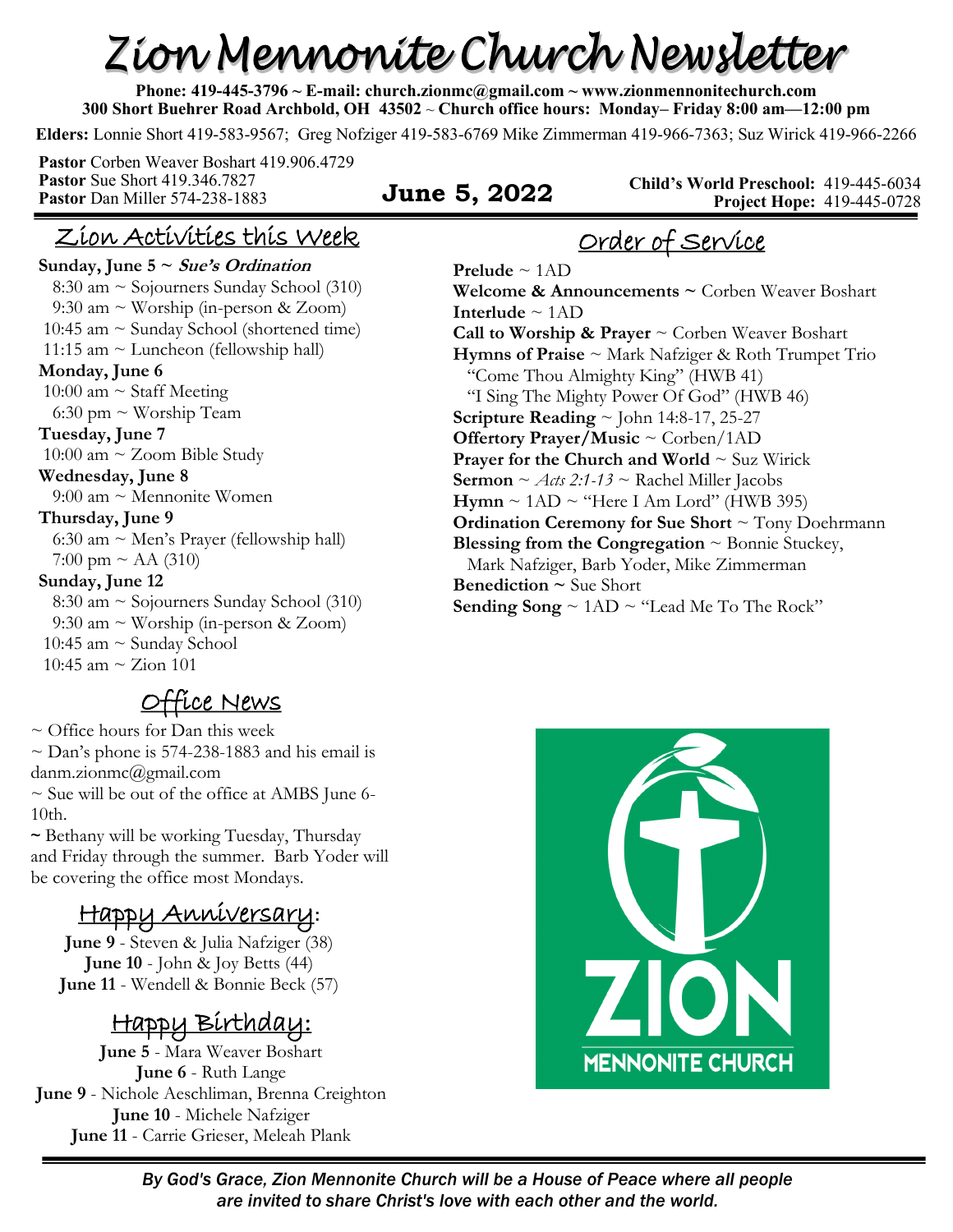# **Upcoming Events**

**Sunday, June 5th** - Celebrating Sue's ordination: shortened Sunday school time and a provided luncheon following. **Sunday, June 12th** - Zion 101 **Sunday, June 19th** - Synopsis of Special Delegate Session

**Sunday, June 26th** - Honoring Corben & Mara on their last Sunday.

# **Zion Greenie**

#### **How To Cut Your Summer Energy Bills ~** Sarah Lozanova [\(earth911.com\)](http://earth911.com/)

Do you dread opening your summer electric bills? If you're like many U.S. residents and rely on air conditioning to stay cool over the summer, the corresponding increase in your utility bills can be frightening. But keeping cool in the summer doesn't have to empty your bank account. There are lots of little things we can do to promote home **[energy efficiency and summer comfort](https://earth911.com/home-garden/5-home-energy-efficiency-strategies-to-keep-summer-cool/)**.

Look at the Big Picture Let's start by exploring how energy is used in the average home. According to the [U.S. Energy Information Ad](https://www.eia.gov/energyexplained/use-of-energy/homes.php)[ministration](https://www.eia.gov/energyexplained/use-of-energy/homes.php) (EIA), heating and cooling the home accounts for the greatest percentage of energy consumption in the residential sector. Some of the other major home energy uses are broken down in the EIA's chart. What do you know about energy use in your home? Some utilities have programs that show real-time home en-eia

U.S. residential sector electricity consumption by major end uses, 2021



umption for he ng furnace fans and be shers and dryers, co us appliances, clothes

ergy use. Gaining an understanding of how your home uses energy is really helpful in boosting efficiency. **[The New](https://www.nytimes.com/interactive/2020/10/28/climate/how-electricity-generation-changed-in-your-state-election.html)  York Times [provides a handy guide](https://www.nytimes.com/interactive/2020/10/28/climate/how-electricity-generation-changed-in-your-state-election.html)** to how each state generates its electricity. Check it to see whether your local utilities are burning coal, a source of CO2 emissions, or if it relies on renewable resources like wind or hydropower. It will help you understand how your changes to electric usage can improve the environment.

**Shade Out the Summer Sun** Having **[window treatments](https://www.energy.gov/energysaver/energy-efficient-window-coverings)** that block out the summer sun can save energy. Notice which windows get direct sun in the summer and use window treatments to help keep your home cooler. This is especially helpful in east, west, and south-facing windows (in the Northern Hemisphere).

**Use a Fan, Keep the AC Down** Whenever possible, keep the air conditioner turned on low or off. If nighttime temperatures dip in your area, turn off the air conditioner at night when possible. If fans will do the trick, save energy by turning off your cooling system. Because **[fans](https://www.energy.gov/energysaver/fans-cooling)** help circulate the air, they make it feel cooler in the home. Be sure to turn them off when you aren't in the room unless you are using them to draw in cooler outside air.

**Line Dry the Laundry** Not only does **[line drying the laundry](https://earth911.com/inspire/maven-moment-line-dried-sheets/)** help reduce your summer energy bills, but it also extends the life of your clothes. Air drying is gentler on clothes and doesn't cause stains to set in as much.

**Use a Power Strip for Electronics** Your home office equipment and entertainment center may draw a trickle of electricity when these gadgets are in standby mode, even if they are not in use. Put these items on a **[power strip](https://amzn.to/2HnhqDK)** and turn off the strip when not in use.

**Install Water-Saving Plumbing Fixtures & Appliances** Many times, water conservation and water heating go hand in hand. If you can reduce the amount of water flowing out of your shower, it will also save energy by heating less water. By installing a **[water-saving showerhead](https://amzn.to/2QclMQY)**, you can use just 1.5 gallons per minute of water while showering. Putting an **[aerator](https://amzn.to/2VwV5qY)** on your sink faucet can restrict water flow to just 0.5 gallons of water per minute. These changes result in big energy and water savings. There are **[front-loading washers](https://www.energystar.gov/products/appliances/clothes_washers)** that use one-third of the water, energy, and detergent of a top-loading washer. And an **[energy-saving dishwasher](https://earth911.com/how-and-buy/10-greenest-dishwashers/)** uses significantly **[less water and energy](https://earth911.com/home-garden/dish-soap-the-environmental-impact-of-washing-dishes/)** than washing your dishes by hand.

**Swap Out Inefficient Light Bulbs** If you have any incandescent or halogen light bulbs, replace them with [LED bulbs.](https://earth911.com/eco-watch/energy/5-green-lighting-tips/) Inefficient light bulbs produce heat in addition to light, wasting energy. This is especially wasteful in the summer when you want to keep your home cool.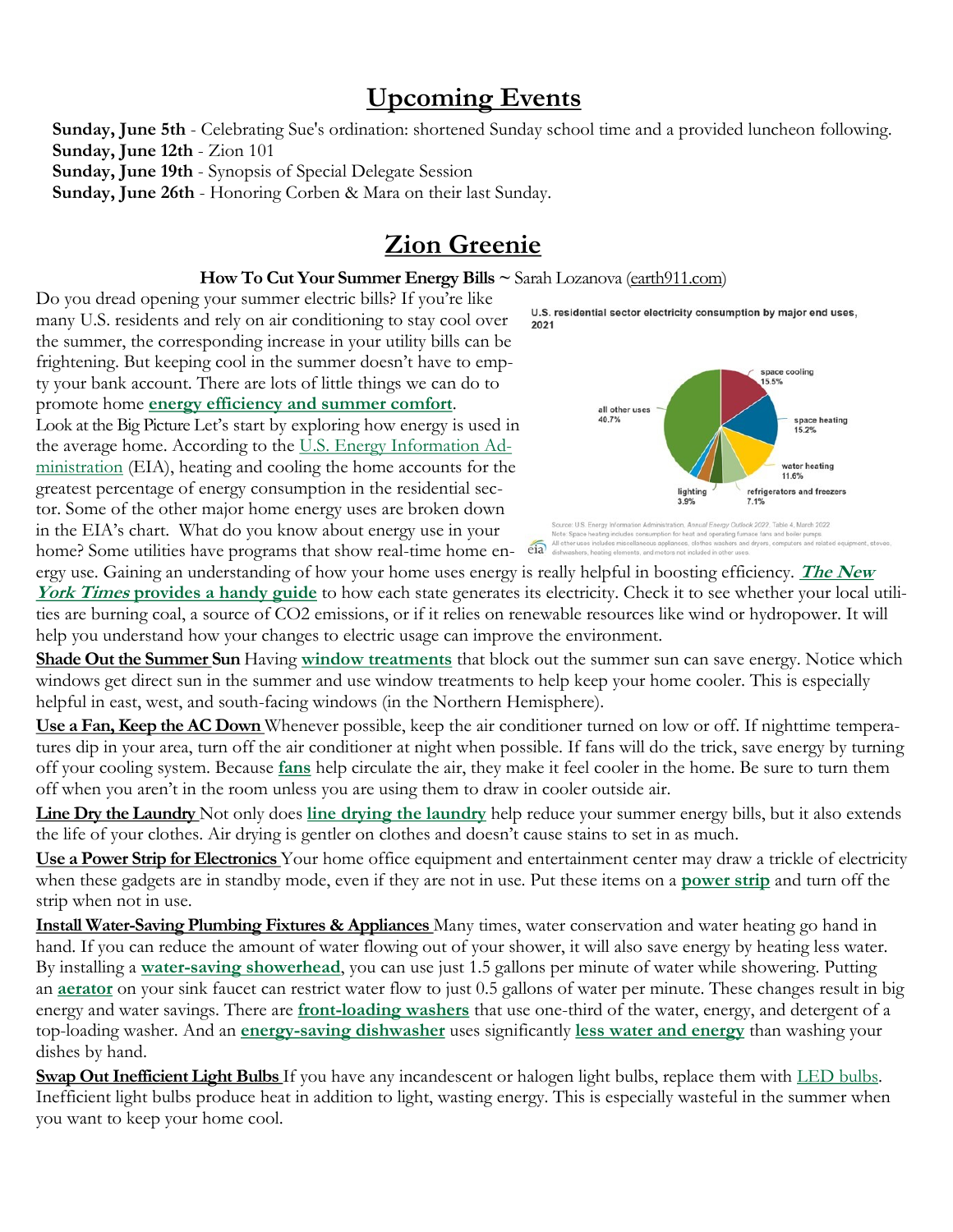# **Dan's Reflection on Donuts...**

There were such good conversations in that two weeks of Donuts with Dan. I tend to genuinely like people and find people at Zion likeable. Thinking back over the groups, I am intrigued by some mysteries. For example, a question in each group was, "Is there a gift you received out of the conflict resolution work several years ago?" Some mentioned that information is now shared more transparently in the congregation. Some mentioned the vulnerable and fruitful work of reconciliation. Others mentioned more patience and not needing to agree in order to care for each other. Still others about the improved energy they feel in the fellowship hall on Sundays. I didn't take notes during the conversations, but I did record a few things afterward. And an interesting trend caught my eye.

- 56% of participants were very positive about changes resulting from the hard work, even if there were disappointments.
- 10% of participants expressed overall dissatisfaction.
- 34% of participants were mostly quiet.

This third group intrigues me, because I find silence hard to interpret, so there is a mystery there. I wish I'd paid attention during the conversations rather than after they were done. Are those who were quiet the people who dislike conflict so much it's hard to talk about it? Do the quiet ones feel disconnected from congregational life for some reason (maybe being gone for long periods of time)? Are people too polite to say something negative? Or still waiting to decide? Maybe you have an idea . . . .

# **New Announcements**

**Mennonite Women** will meet Wednesday, June 8. Mara Weaver Boshart will lead devotions at 11:30 am. The noon meal will be provided.

**MCC Great Lakes launches new initiative: Churches Engaging on Climate Change (CECC):** In light of MCC's commitment to care for God's creation and accompany marginalized communities harmed by climate change, MCC is looking for congregations interested in engaging in climate change in their own communities. CECC offers education and advocacy opportunities, connections with local partners and seed grants. Learn more and sign up for additional information at [mcc.org/churches-climate-change.](https://mcc.org/stories/churches-engaging-climate-change-congregaciones-envueltas)

**Sons & Daughters of Thunder** is an Emmy® nominated and award-winning docudrama showcased at the Fayette Opera House on Saturday, June 25. Doors open at 1:00PM. The event is sponsored by Bean Creek Valley History Center. Tickets can be purchased by calling 419-237-2721 and are 10 dollars or group tickets (over 10) for 8 dollars. Sons & Daughters of Thunder is based on the play by Earlene Hawley and Curtis Heeter, and tells the unforgettable true story of the beginning of the end of slavery in America.

**Update on Special Delegate Session:** Last weekend, delegates Mike Zimmerman, Ilse Goertz, and Sue Short, along with Corben Weaver Boshart (present, but not a delegate), attended the Special Delegate Session in Kansas City. Delegates were each assigned to table groups with others from around the country. There was a wide range of perspectives represented at each table, as well as an attitude of respectful and healthy dialogue throughout the weekend. The Resolution for Justice in the Criminal Legal System was presented at this gathering for study and processing around tables. The Accessibility Resolution passed unanimously. The Membership Guidelines Resolution passed by 82.8% (to retire). The Resolution for Repentance and Transformation passed by 55.7%. **We plan to offer a synopsis of the delegate session during the Sunday School hour on Sunday, June 19th.** We will likely not need the entire hour, so classes can choose to meet during the second half, if they wish.

# **Don't Forget**

**FISH Pantry:** June is Zion's month to bring in food to stock the FISH food pantry's shelves! See the back of todays order of service for a list of needs, or pick up a half sheet from the table outside the office. Food items can be left on the same table. Monetary donations can be left in the office or through the offering, just mark so on your envelope. Zion will be collecting items through the month of June.

**Zion 101**: Recognizing that we have a number of new persons who have been participating in the life of our congregation, the pastors have been talking about offering a one session class that would serve as an orientation or introduction to Zion. Since Corben's last Sunday with us has moved up a few weeks, we'd like to do this sooner rather than later. While the class is geared toward those who are new to Zion, anyone else from the congregation who is interested is also welcome. Zion 101 will be offered on Sunday, June 12th in the MYF room during the Sunday School hour. Contact Corben or Sue if you have any questions.